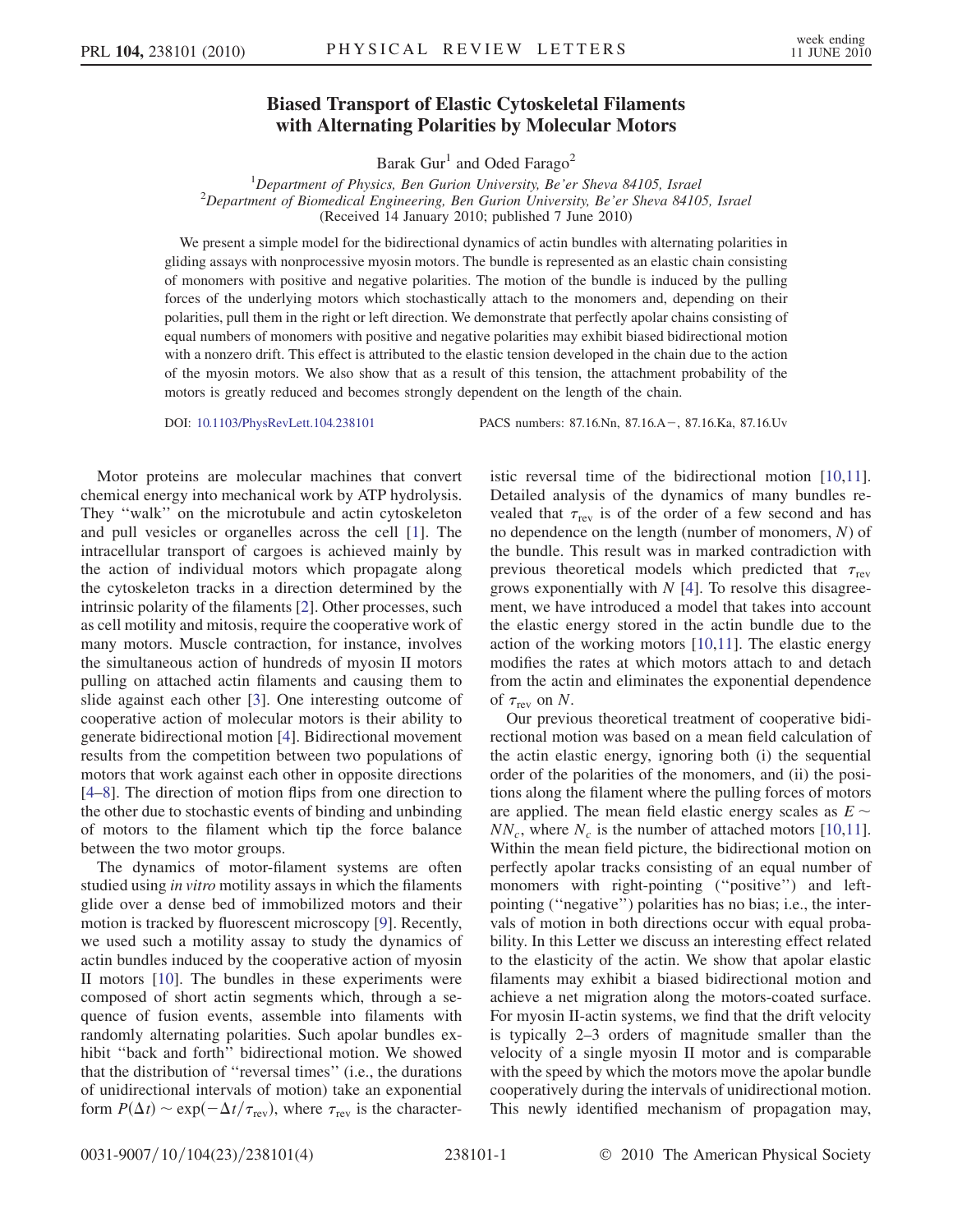therefore, be relevant to processes of active selforganization of cytoskeletal structures during which filaments are transported and joined with each other by motor proteins.

To demonstrate the effect, we consider the chain illus-trated in Fig. [1,](#page-1-0) consisting of  $N$  monomers connected by  $(N - 1)$  identical springs with a spring constant k. Each monomer may be either free and experience no pulling force  $(f = 0)$ , or attached to one motor in which case it is subjected to a force of magnitude  $f$  which is directed to the right  $( + f)$  for monomers with positive polarities and left  $(-f)$  for monomers with negative polarities. The moving velocity of the filament is given by  $V = f_{\text{total}}/\lambda$ , where  $f_{\text{total}} = \sum_{l=1}^{N} f_l$  is the sum of motor forces applied on the monomers and  $\lambda$  is the friction coefficient of the chain. A chain of N monomers has  $2^N$  connection configurations, where each such configuration can be represented by a vector  $\acute{C}$  of size N specifying the state (connected or disconnected) of each monomer. For example, a chain of 4 monomers in which the first and third monomers are connected to motors will be represented by  $\acute{C} = (1, 0, 1, 0)$ . Let us also introduce a vector  $\vec{S}$  whose components are related to the polarities of the monomers. The vector  $\vec{S} =$  $(1, 1, -1, 1)$ , for instance, corresponds to a chain of 4 monomers in which the polarities of the first, second, and fourth monomers is positive while the third monomer has a negative polarity. The drift velocity can be calculated by averaging over all possible connection configurations of the motors (all possible values of the vector  $\hat{C}$ ):

<span id="page-1-1"></span>
$$
V_{\text{drift}}(\vec{S}) \equiv \langle V \rangle = \sum_{j=1}^{2^N} \frac{f}{\lambda_j} (\vec{C}_j \cdot \vec{S}) P_j, \tag{1}
$$

where  $P_i$  is the occurrence probability of the configuration, and the subscript *j* has been added to  $\lambda$  to account for possible variations in the friction coefficient between the different configurations. The probability  $P_i$  depends on (i) the number of attached motors in the configuration,

<span id="page-1-0"></span>

FIG. 1. A schematic drawing of the system: A chain of consisting of N monomers with alternating polarities, connected to each other by identical springs. The chain lies on a ''bed'' of motors, some of which are connected to the monomers. A connected monomer with positive (negative) polarity feels a pulling force of size  $+f(-f)$ . Disconnected monomers experience no force.

<span id="page-1-2"></span> $N_c(j) = ||\vec{C}_j||^2$ , (ii) the attachment probability of a single motor, q, and (iii) the total elastic energy of the springs  $E_j^{\text{el}}$ .

$$
P_j = \frac{1}{Z} q^{N_c(j)} (1-q)^{(N-N_c(j))} e^{-\beta E_j^{\text{el}}}, \tag{2}
$$

where  $\beta = (k_B T)^{-1}$  is the inverse temperature and Z is the partition function of the system. The elastic energy is the sum of the energies of the springs,  $E_j^{\text{el}} = \sum_{i=1}^{N-1} F_i^2 / 2k$ , where  $F_i$  is the force stretching (or compressing) the *i*th spring. The forces  $F_i$  can be calculated using the following steps: (i) calculate the mean force  $\bar{f} = f_{\text{total}}/N = f(\vec{C} \cdot \vec{C})$  $\vec{S}/N$ , (ii) calculate the access forces acting on the monomers  $f_l^* = fC_lS_l - \bar{f}$ , and (iii) sum the access forces applied on all the monomers located on one side of the spring  $F_i = \sum_{l=1}^i f_l^* = -\sum_{l=i+1}^N f_l^*$ . Our analysis is based on the assumption that variations in  $\acute{C}$  (which occur when motors attach to or detach from the actin track) lead to instantaneous changes in the velocity of the filament which should always be proportional to the total exerted force. This assumption is expected to hold for low Reynolds numbers where inertia can be neglected.

Let us analyze the dynamics of a chain of size  $N = 4$ . There are six different apolar sequences for a chain of this length:  $\vec{S}_{1a} = -\vec{S}_{1b} = (1, 1, -1, -1), \quad \vec{S}_{2a} = -\vec{S}_{2b} =$  $(1, -1, 1, -1), \vec{S}_{3a} = -\vec{S}_{3b} = (1, -1, -1, 1)$ . It is easy to prove that the drift velocity [see Eqs. ([1\)](#page-1-1) and [\(2\)](#page-1-2)] vanishes for the first four sequences which are antisymmetric with respect to reflection around the midpoint. This is not the case with the last two symmetric sequences. To see this, consider the sequence  $\vec{S}_{3a}$  and assume, for simplicity, that  $\lambda_j = \lambda$ . In the limit  $q \ll 1$ , one can ignore the configurations in which more than one out of the four monomers is connected to a motor. This leaves us with only five configurations: (i)  $\vec{C}_j = (0, 0, 0, 0)$ , for which  $V_j = 0$  and  $P_j = (1 - q)^4 / Z$ , (ii)  $\vec{C}_j = (1, 0, 0, 0)$  and  $\vec{C}_j =$ (0, 0, 0, 1), for which  $V_j = f/\lambda$  and  $P_j = q(1$  $q^{3}e^{-(7/8)(\beta f^{2}/2k)}/Z$ , and (iii)  $\vec{C}_{j} = (0, 1, 0, 0)$  and  $\vec{C}_{j} = (0, 1, 0, 0)$  $(0, 0, 1, 0)$ , for which  $V_j = -f/\lambda$  and  $P_j = q(1 q^{\frac{3}{2}}e^{-\frac{3}{8}\left(\frac{8}{f^2}\right)/2k}$  $q^{\frac{3}{2}}e^{-\frac{3}{8}\left(\frac{8}{f^2}\right)/2k}$  $q^{\frac{3}{2}}e^{-\frac{3}{8}\left(\frac{8}{f^2}\right)/2k}$  /Z. Substituting this in Eq. (2) gives  $V_{\text{drift}}(\vec{\hat{S}}_{3a}) = -V_{\text{drift}}(\vec{\hat{S}}_{3b}) \simeq -2(f/\lambda)q[e^{-(3/8)(\beta f^2/2k)}$  $e^{-(7/8)(\beta f^2/2k)}$ . For  $\beta f^2/2k \ll 1$  we find that the drift velocity increases with a third power of the motor force,  $V_{\text{drift}} \simeq -(\beta/2k\lambda)f^3$ . This power law has a different exponent than 1—the scaling exponent for the velocity of stiff polar chains.

To further investigate this effect, we calculated the drift velocity for chains of  $N = 4M$  monomers with sequences  $\frac{M}{\sqrt{2}}$  $2M$ M

of the form  $\vec{S} = (-1, \ldots, -1, 1, \ldots, 1, -1, \ldots, -1)$ . Our results are summarized in Figs. [2\(a\)](#page-2-0) and [2\(b\)](#page-2-0). Figure [2\(a\)](#page-2-0) is based on a calculation in which the friction coefficient [see Eq. [\(1\)](#page-1-1)],  $\lambda_j = \lambda_0 N$ , while in Fig. [2\(b\)](#page-2-0), we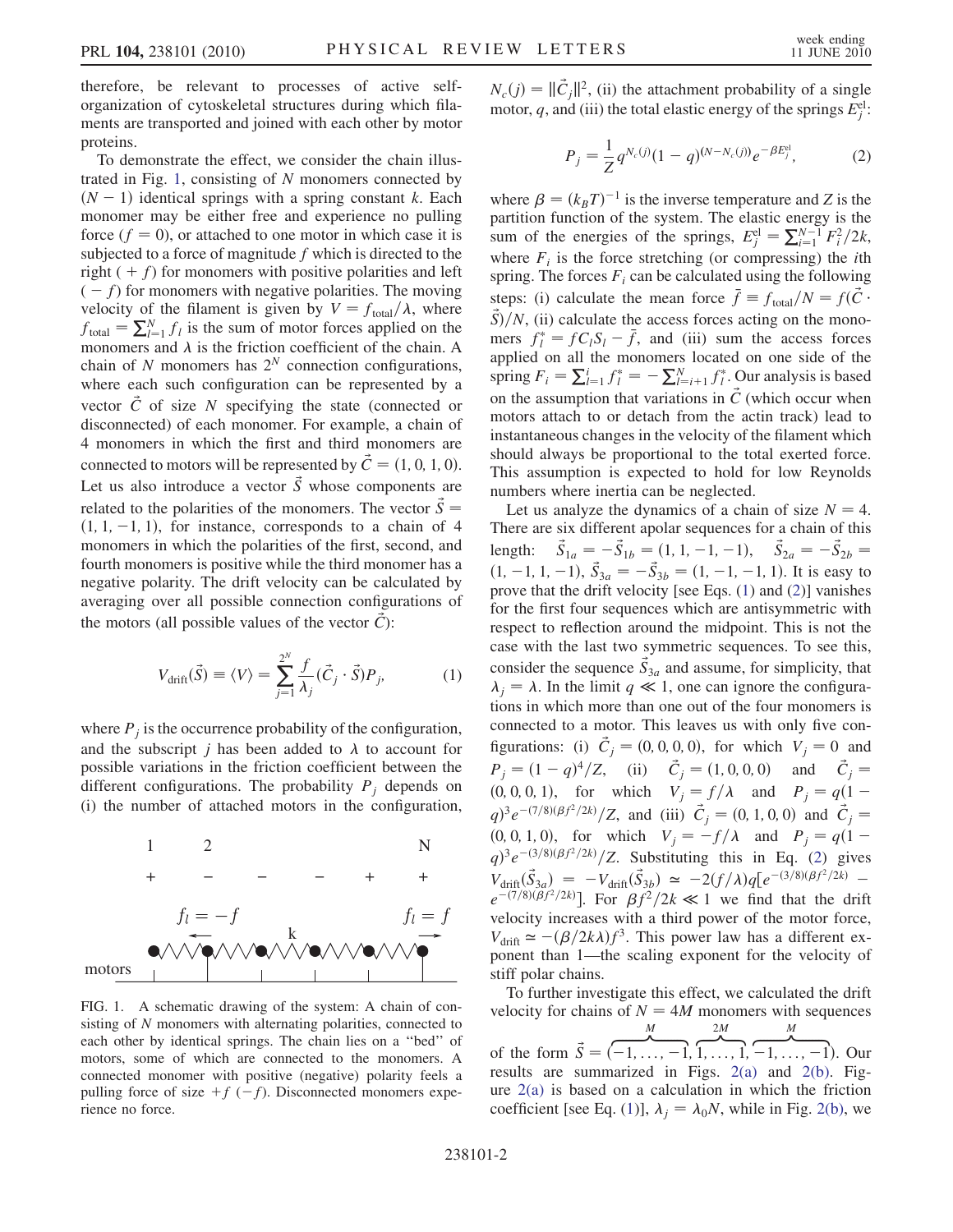assumed that  $\lambda_j = \lambda_0 N_c(j)$ . The results for  $N \le 28$  have been derived using a full statistical calculation of the partition function, while for larger  $N$  they have been obtained from Monte Carlo simulations. The model parameters were assigned the following values which are representative of myosin II-actin systems [\[11,](#page-3-7)[12\]](#page-3-8):  $\beta f^2/2k = 0.002$ ,  $q = 0.1$ , and  $f/\lambda_0 = 6 \mu \text{m/sec}$ . Both figures show that for small chains of size  $N < 200$ , the drift velocity increases rapidly with N. For larger chains  $(N \geq$ 200),  $V_{\text{drift}}$  behaves differently in Figs. [2\(a\)](#page-2-0) and [2\(b\)](#page-2-0). In the former it decreases with  $N$ , while in the latter it saturates and increases again for  $N > 600$ . Note also that the different scales of the y axis in both figures. These differences can be attributed to the different values of  $\lambda_j$  used in the cases represented by Figs. [2\(a\)](#page-2-0) and [2\(b\)](#page-2-0). Since for each configuration, the ratio between the friction coefficients in both cases  $r_{\lambda} \equiv \lambda_j^B / \lambda_j^A = N_c(j) / N \le 1$ , the drift velocity in (b) must always be larger than in (a). Figure [3](#page-2-1) depicts the mean value of  $r_{\lambda}$  (i.e., the mean fraction of connected monomers) as a function of N. For  $N < 50$ ,  $\langle r_{\lambda} \rangle \simeq q =$ 0:1 and, accordingly, the ratio between the drift velocities



<span id="page-2-0"></span>FIG. 2. The drift velocity  $V_{\text{drift}}$  as a function of the length of the chain. The friction coefficient  $\lambda_j$  is proportional to the number of monomers  $N$  in (a) and the number of connected motors  $N_c(j)$  in (b). The lines are guides to the eye.

in (b) and (a) in this regime is close to 1 order of magnitude. For  $N > 50$ ,  $\langle r_{\lambda} \rangle$  drops to values much smaller than q, which implies that the friction coefficient *per monomer* decreases with  $N$  in case (b) and explains why the drift velocity remains high and does not decrease sharply as in (a). The decrease in the mean fraction of connected monomers can be traced to the fact that configurations with larger  $N_c(i)$  have, in general, higher elastic energies and, therefore, smaller statistical weights. For the mean field elastic energy,  $E_j^{\text{el}}/k_B T = c(\beta f^2/2k)NN_c(j)$  [[10](#page-3-6),[11](#page-3-7)], one gets

<span id="page-2-2"></span>
$$
\langle r_{\lambda} \rangle = \left\langle \frac{N_c}{N} \right\rangle = \frac{q \exp(-cN\beta f^2/2k)}{1 - q[1 - \exp(-cN\beta f^2/2k)]},\tag{3}
$$

where  $c$  is a dimensionless constant of the order of 1. For  $c = 0.75$  and  $N \le 1000$ , this expression (solid line in Fig. [3](#page-2-1)) gives a fair agreement with the computational results. For larger values of N (i.e., when  $\langle N_c/N \rangle$  becomes very small), the expression tends to overestimate the rate of decrease in the mean fraction of connected monomers (or, equivalently, the effective attachment probability). The decrease in the attachment probability of the motors is another, indirect, manifestation of cooperativity between the motors which is mediated through the forces that they jointly exert on the actin track. Equation ([3](#page-2-2)) suggests that the elasticity of the track can be neglected for small filaments whose size  $N \ll (\beta f^2/2k)^{-1} \equiv N^*$ . In this regime, the two cooperativity effects discussed here which are associated with the elasticity of the actin filaments disappear: (i) The drift velocity  $V_{\text{drift}} \sim (\beta/2k\lambda)f^3 = (f/\lambda) \times$  $(N^*/N) \ll (f/\lambda)$  is vanishingly smaller than the typical speed by which the bidirectionally moving bundle propagates in each direction, and (ii) the fraction of attached motors  $\langle N_c/N \rangle \simeq q$  is very close to the attachment probability of individual motors. The elasticity effects can be detected only for long filaments with  $N \ge N^*$ , which are softer (the effective force constant of the filament decrease

<span id="page-2-1"></span>

FIG. 3. The mean fraction of monomers connected motors,  $\langle N_c/N \rangle$  as a function of N. The solid line represents the mean field result Eq. [\(3\)](#page-2-2) with  $c = 0.75$ .